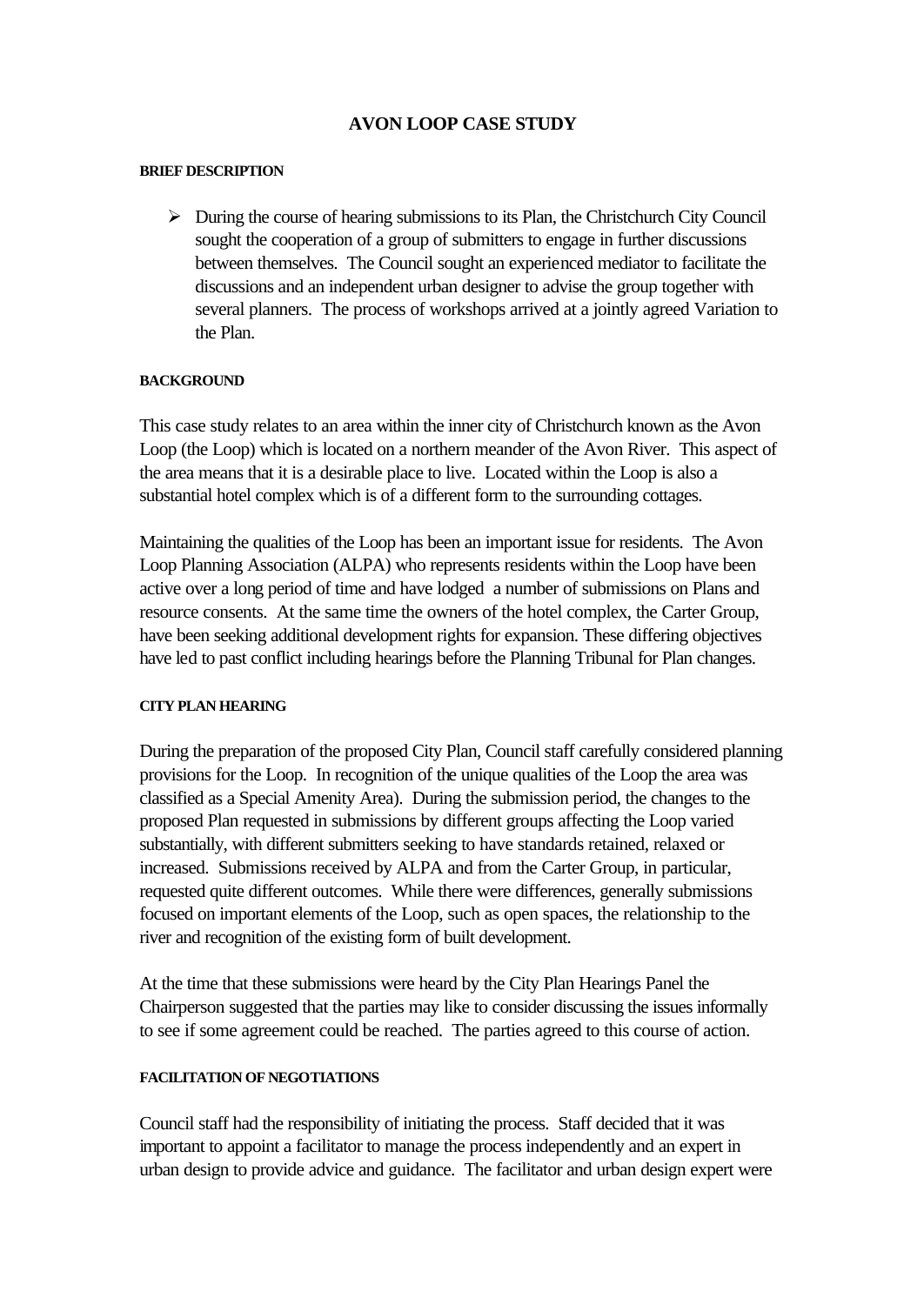paid for by the Council. On reflection the appointment of these people was one of the most important steps in the process. It was important for staff and others participating to feel confident that the people involved in facilitating the process would assist in building a relationship between the two principal groups.

The process was initiated with independent meetings arranged by the facilitator between both ALPA and the Carter Group. The aims of these meetings were to gain confidence in the process, as well as enabling the facilitator to better understand the key issues and people's expectations of the process. Following these meetings, the facilitator's appointment was confirmed.

The first joint meeting between the two groups was held at a venue situated within the Loop in January 1998. The purpose of the meeting was to discuss issues around process. A number of ground rules were established including that neither party would invite their lawyers to attend further meetings, issues were discussed and agreed around confidentiality and how information was to be recorded and disseminated. Furthermore at the outset it was agreed that involvement in the process should be limited only to those who had made submissions, although the parties did agree that their experts could attend, and the Carter Group had planning assistance while ALPA engaged the services of a landscape architect. While representatives from ALPA agreed that they would not discuss the process before an outcome was achieved, it was acknowledged that they would need to ultimately discuss any outcomes with a wider group of members.

The first workshop, held in mid February, between the two groups focused on gaining an understanding of people's vision for the Loop. Questions were asked such as: what would you like to seek the Loop look like in the future? What features of the Loop would you like to see retained? The people who attended the meeting were divided into groups to discuss these questions. Within each group there were people from the Carter Group and from ALPA. Following discussion within the groups the information was shared and collated. It was obvious to all at the end of the meeting that there was common ground between ALPA and the Carter Group. The common areas were summarised and recorded and fed back to the participants before the end of the workshop. At the end of the workshop it was agreed that there was enough commonality to consider developing the process further. A further meeting time was set with the aim of developing options that aligned with the common ideas that were formulated during the workshop.

The second workshop, which followed the first by two weeks, was really a design exercise. Participants worked in groups with large plans of the area and made suggestions as to how the common ideas could be implemented. The urban design expert also highlighted features of the Loop from their observations. For instance, he emphasised the importance of the orientation to the river, the significance of corner sites, and the potential to replicate some of the features of existing buildings in the area. Suggestions were also made about promoting mixed use development including riverside cafes and other small scale retail uses. Similar to the previous workshop ideas from the groups were collated into a more specific picture of how the outcomes identified at the first workshop could be implemented. These ideas were then fed back and agreed to by the participants. At the end of this meeting the 'technical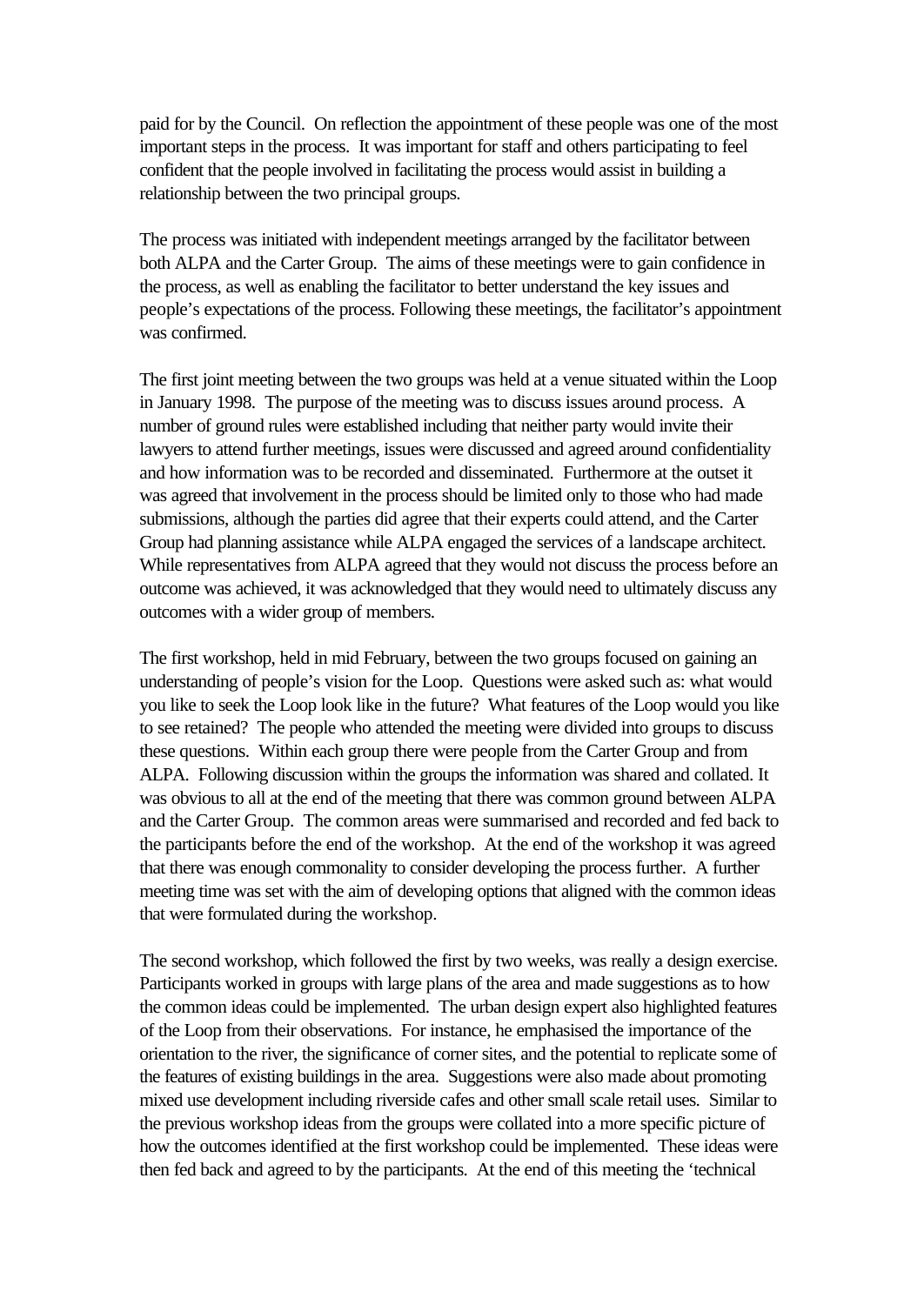experts' involved in the process were given a mandate by the participants to draft a variation to the Plan to incorporate these changes.

Following this workshop, the 'technical experts' being the landscape architect (representing ALPA), consultant planner (Carter Group) and Council staff met a number of times over a relatively short period of time (approximately a month) which resulted in a variation being drafted in enough detail to be presented back to the main group.

### **OUTCOME**

The draft Variation was presented to the group in March 1998 and following this discussion some minor changes were made to the variation. During this time Council staff also reported to the Council hearings Panel as to progress with the variation and panel members were informed of the draft and its contents.

The feedback from the Panel was that some aspects of the variation would be unlikely to gain Council support. This information was fed back to the group at which time they decided that they would remove those aspects from the draft, but seek to lodge joint submissions requesting the changes be reintroduced once the Variation was notified. This was a significant milestone in the process as it meant that the parties did not then lodge separate submissions once the variation was notified. The groundwork with Councillors on the hearings panel was also important as it meant there was support for the variation by at least some Councillors when it was presented to a full Council meeting for an agreement to notify.

Following the notification of the variation in April 1998 the Council received joint submissions from the parties involved as well as a few submissions from other residents who had not been involved in the process. At the time of the hearing the parties involved in the workshop presented joint evidence to the hearings panel. As a result of the submissions further changes to the variation were made implementing many but not all of the requests that the parties made. Following the release of Council's decision on the variation no references were lodged to the Environment Court.

#### **FACTORS CONTRIBUTING TO SUCCESS**

- $\checkmark$  Initial case screening by the Council was accurate in identifying common issues and on-going relationships between the submitters. The Council planners understood the range of process options before deciding on the process of appointing a facilitator and urban designer.
- $\checkmark$  Independent agreement of the parties to a facilitator and of the overall process at the outset
- $\checkmark$  Having few, but relevant technical experts involved to assist
- $\checkmark$  Agreement on ground rules at the beginning and agreeing specific conclusions at the end of each of the workshops
- $\checkmark$  On-going liaison with hearings panel members during the process